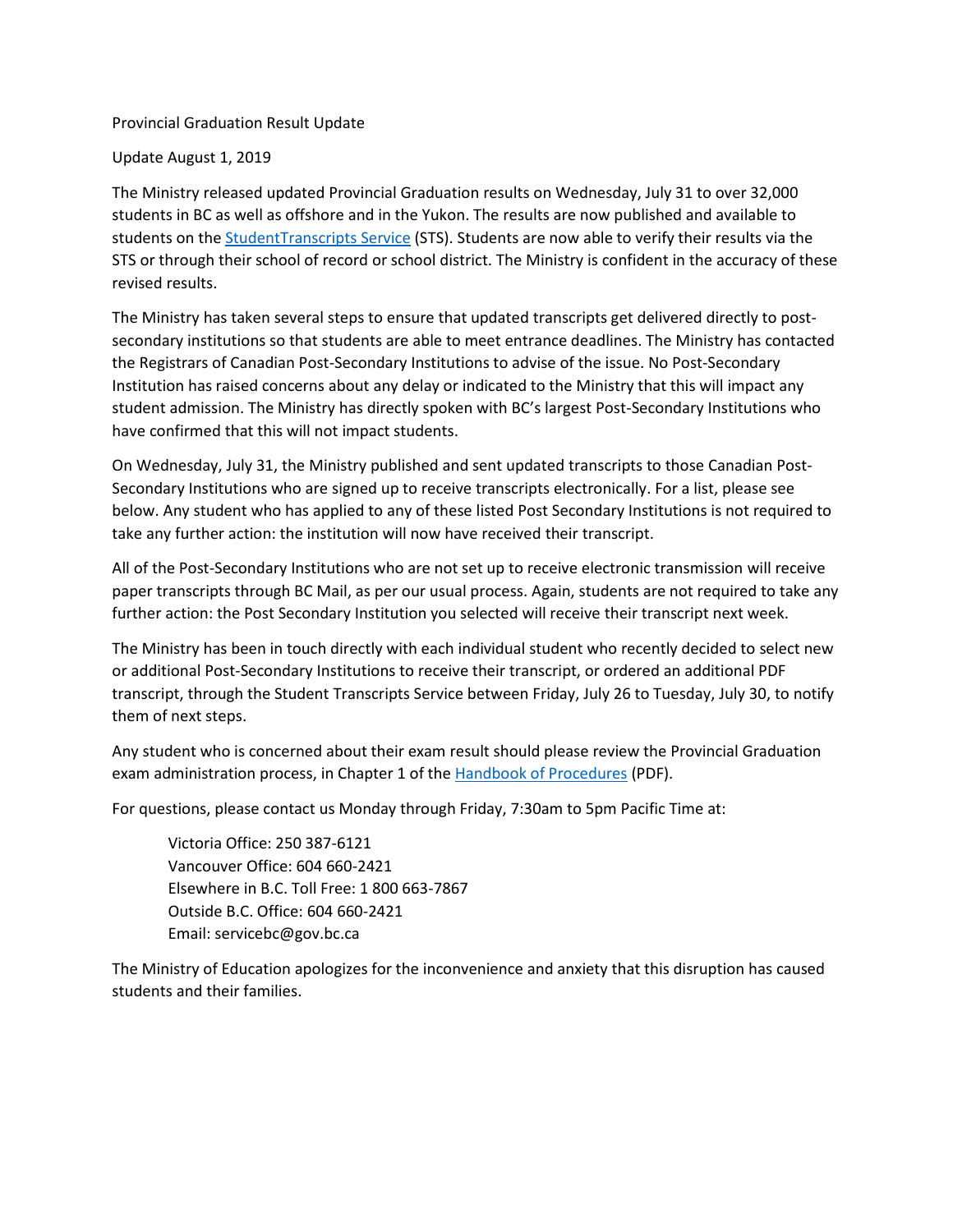Post-Secondary Institutions on Electronic Transmission Process (transcripts sent July 31<sup>st</sup>)

- ALGOMA UNIVERSITY (SAULT STE. MARIE)
- BC INSTITUTE OF TECHNOLOGY
- BROCK UNIVERSITY (ST CATHERINES)
- CAMOSUN COLLEGE
- CAPILANO UNIVERSITY
- CARLETON UNIVERSITY (OTTAWA)
- COLLEGE OF NEW CALEDONIA
- COLLEGE OF THE ROCKIES
- CORPUS CHRISTI COLLEGE VANCOUVER
- DOUGLAS COLLEGE
- EMILY CARR UNIVERSITY OF ART & DESIGN
- KWANTLEN POLYTECHNIC UNIVERSITY
- LAKEHEAD UNIVERSITY (THUNDER BAY)
- LANGARA COLLEGE
- LAURENTIAN UNIVERSITY (SUDBURY)
- MCMASTER UNIVERSITY (HAMILTON)
- NIPISSING UNIVERSITY (NORTH BAY)
- NORTH ISLAND COLLEGE
- NORTHERN LIGHTS COLLEGE
- NORTHWEST COMMUNITY COLLEGE (fm. COAST MOUNTAIN COLLEGE)
- OCAD UNIVERSITY
- OKANAGAN COLLEGE
- QUEEN'S UNIVERSITY (KINGSTON)
- QUEST UNIVERSITY CANADA (SQUAMISH)
- ROYAL ROADS UNIVERSITY (VICTORIA)
- RYERSON UNIVERSITY (TORONTO)
- SELKIRK COLLEGE
- SIMON FRASER UNIVERSITY
- THOMPSON RIVERS UNIVERSITY
- TRENT UNIVERSITY (PETERBOROUGH)
- UNIVERSITY CANADA WEST ONLINE
- UNIVERSITY OF ALBERTA
- UNIVERSITY OF BC-UBC-ALL CAMPUSES
- UNIVERSITY OF CALGARY
- UNIVERSITY OF GUELPH
- UNIVERSITY OF NORTHERN BC
- UNIVERSITY OF OTTAWA
- UNIVERSITY OF THE FRASER VALLEY
- UNIVERSITY OF TORONTO
- UNIVERSITY OF VICTORIA
- UNIVERSITY OF WATERLOO